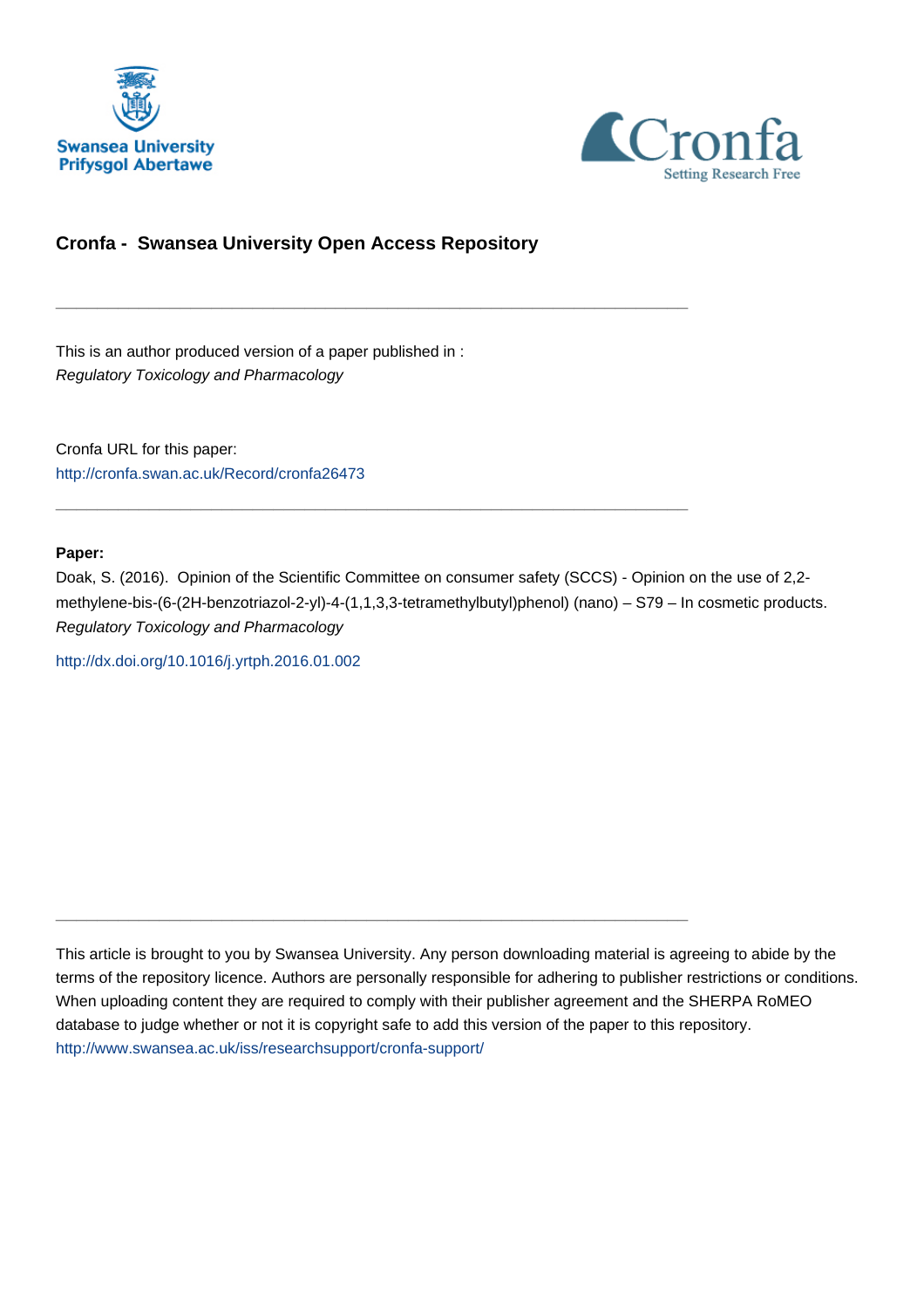# Accepted Manuscript

Opinion of the Scientific Committee on Consumer safety (SCCS) - Opinion on the use of 2,2'-methylene-bis-(6-(2H-benzotriazol-2-yl)-4-(1,1,3,3-tetramethylbutyl)phenol) (nano) – S79 - in cosmetic products

Dr. S.H. Doak

PII: S0273-2300(16)30002-2

DOI: 10.1016/j.yrtph.2016.01.002

Reference: YRTPH 3487

To appear in: Regulatory Toxicology and Pharmacology

Received Date: 4 January 2016

Accepted Date: 5 January 2016

Please cite this article as: Scientific Committee of Consumer Safety, Doak, S.H., Opinion of the Scientific Committee on Consumer safety (SCCS) - Opinion on the use of 2,2'-methylene-bis-(6-(2Hbenzotriazol-2-yl)-4-(1,1,3,3-tetramethylbutyl)phenol) (nano) – S79 - in cosmetic products, *Regulatory Toxicology and Pharmacology* (2016), doi: 10.1016/j.yrtph.2016.01.002.

This is a PDF file of an unedited manuscript that has been accepted for publication. As a service to our customers we are providing this early version of the manuscript. The manuscript will undergo copyediting, typesetting, and review of the resulting proof before it is published in its final form. Please note that during the production process errors may be discovered which could affect the content, and all legal disclaimers that apply to the journal pertain.

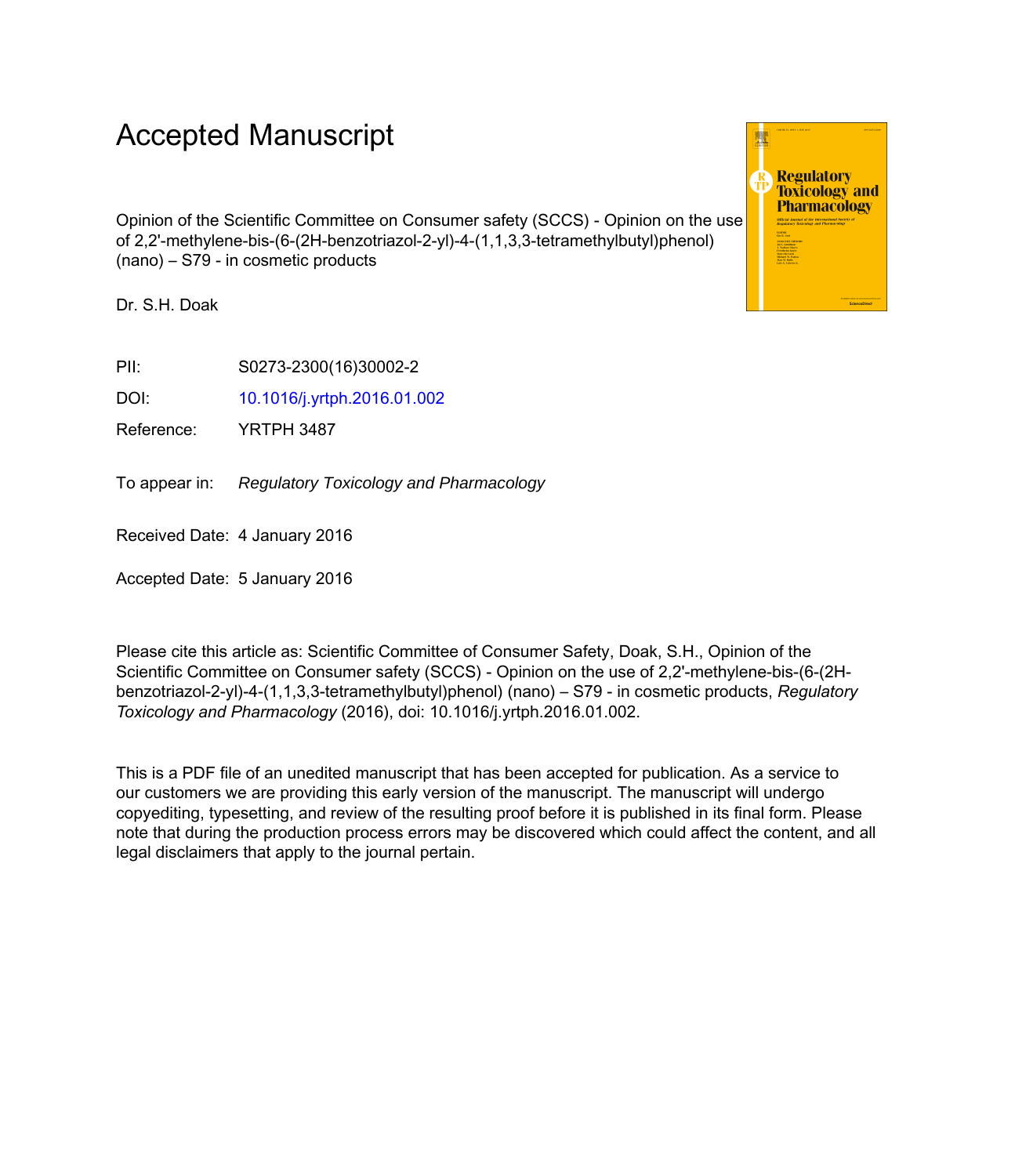#### **Article type: Commentary**

#### **Author's information**

- **Corresponding author:** Scientific Committee of Consumer Safety SCCS
- **Order of authors:** SCCS, Dr. S. H. Doak $b<sup>1</sup>$
- **Corresponding author institution and address:**

SCCS Secretariat at the European Commission, Directorate General for Health and Food Safety, 11, rue E. Ruppert, L-2920 Luxembourg, Luxembourg, e-mail: SANTE-C2-SCCS@ec.europa.eu

#### • **Author affiliation:**

<sup>b</sup> Swansea University Medical School, Singleton Park, Swansea SA2 8PP, Wales, UK

### **1 Rapporteur of the Opinion**

**Keywords:** SCCS, scientific opinion, UV-filter, S79, 2,2'-methylene-bis-(6-(2Hbenzotriazol-2-yl)-4-(1,1,3,3-tetramethylbutyl)phenol) nano, Regulation 1223/2009, CAS 103597-45-1, EC 403-800-1

#### **Conclusion of the opinion**

responding author Socientic Committee of Consumer Safety - SCCS<br>
er of authors SCCS, Dr. S. H. Doak<sup>b 1</sup><br>
responding author institution and address:<br>
arist at the European Commission, Directorate General for Health and Foo The calculation for margin of safety in this Opinion is based on a 39-week dermal toxicity study in the mini-pig, as no repeated dose toxicity study with the nano-sized material is available in rats. Also, dermal penetration data are not available for mini-pig skin. The SCCS has based this Opinion on the overall weight of evidence that suggests a very low absorption of MBBT in human skin, and the lack of adverse effects in mini-pigs up to the highest dose tested (1000mg a.i./kg bw/day) over 39 weeks. These together indicate that dermal application of nano-sized MBBT with regard to systemic effects is not a safety concern. The SCCS has therefore concluded that the use of MBBT [2,2'-methylene-bis- (6(2H-benzotriazol-2-yl)-4-(1,1,3,3-tetramethylbutyl)phenol)] in nano-structured form with the following characteristics as a UV-filter at a concentration up to 10% in dermally applied cosmetic products is considered to not pose a risk of adverse effects in humans after application on healthy, intact skin:

The material has a purity of  $\geq$ 98.5% with the isomer faction not exceeding 1.5%, and the impurity profile not significantly different from that indicated in section 3.1.5.

The material has a median particle size (d0.5) of 120 nm or larger in terms of mass distribution, and/or 60 nm or larger in terms of number size distribution (by laser diffraction).

The material complies with other physicochemical specifications of the evaluated material as listed under section 3.1 of this opinion in terms of chemical identity, physical form, chemical composition, solubility, zeta potential, etc.

In view of the limited available information on inhalation toxicity, which indicates severe inflammatory effects of microfine MBBT in the respiratory tract, caution is warranted against the use of the material in applications that could lead to exposure of the consumer's lungs by inhalation. This Opinion therefore does not apply to such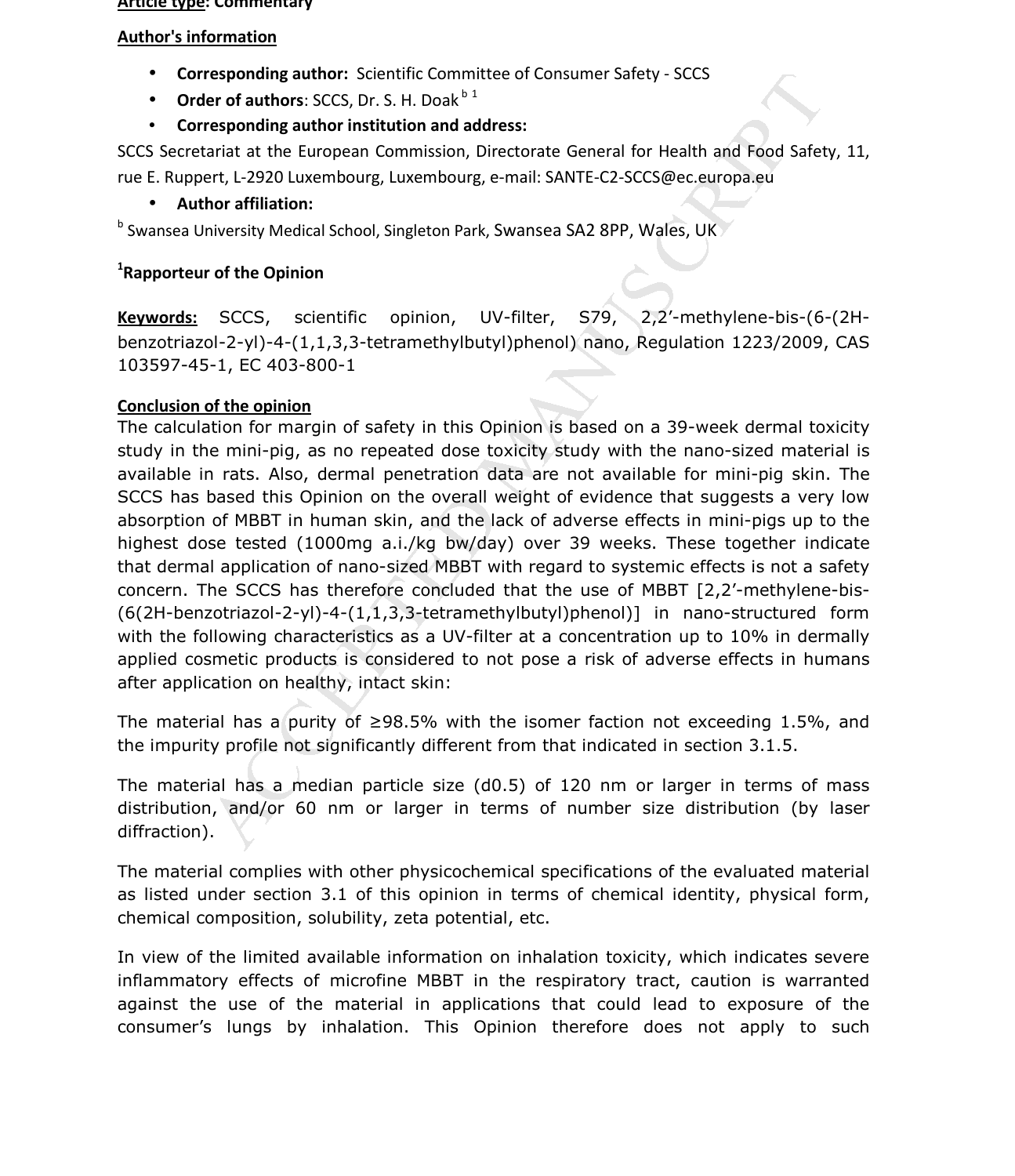evidence, which shows an overall very low dermal absorption of MBBT in nano- or larger particle forms. If any new evidence emerges in the future to show that the nano-form of MBBT used in cosmetic products can penetrate skin (healthy, compromised, sunburnt or damaged skin) in any significant amounts to reach viable cells, the SCCS may consider revising this assessment.

is assessment.<br>
So genotoxicity assessment of MBBT was negative in two different test syst<br>
so were appropriately applied and demonstrate that there was no evidence<br>
and damage or mutagenicity when mammalian cells were exp The in vitro genotoxicity assessment of MBBT was negative in two different test systems. These tests were appropriately applied and demonstrate that there was no evidence for chromosomal damage or mutagenicity when mammalian cells were exposed to both nonmicronised and nano-forms of MBBT. Although these test data are accepted by the SCCS, no experimental data on uptake/internalisation of the particle by cells has been provided.

In addition, the SCCS has the following concerns:

- In the study in rats, clinical effects (pain and vocalisation) after dermal application were noted at concentrations of 20% (500mg a.i. /kg bw/d and higher). In the carcinogenicity study, scabs were seen at a dose level of 100 mg a.i./kg/bw/day and higher. It is worthwhile to monitor possible irritation effects via the cosmetovigilance programs.

- Given the physicochemical properties (high lipophilicity) of the substance, potential bioaccumulation in selected tissues is of concern, especially over long-term use.

This opinion does not address the effects of MBBT on the environment.

**Opinion to be cited as:** SCCS (Scientific Committee on Consumer Safety), Opinion on 2,2' methylene-bis-(6(2H-benzotriazol-2-yl)-4-(1,1,3,3-tetramethylbutyl)phenol) nano, SCCS/1546/15, 25 March 2015, revision of 25 June 2015

#### **Authors of the Opinion**

**SCCS members:** Dr. U. Bernauer, Dr. Q. Chaudhry (chairperson), Prof. M. Dusinska, Dr. W. Lilienblum, Dr. E. Nielsen, Prof. T. Platzek, Dr. J. van Benthem **Former SCCS member**: Dr. S. Ch. Rastogi **SCENIHR members:** Prof. P. H. M. Hoet, Dr. K. Rydzynski **External experts:** Dr. O. Bussolati, Dr. N. von Goetz, Dr. S. H. Doak (rapporteur), Dr. T. Jung

**SCCS Number:** SCCS/1546/15 **Doi:** / **Adopted on:** 25 June 2015

**Link to the SCCS Opinion: http://ec.europa.eu/health/scientific\_committees/consumer\_safety/docs/sccs\_o\_168.pdf**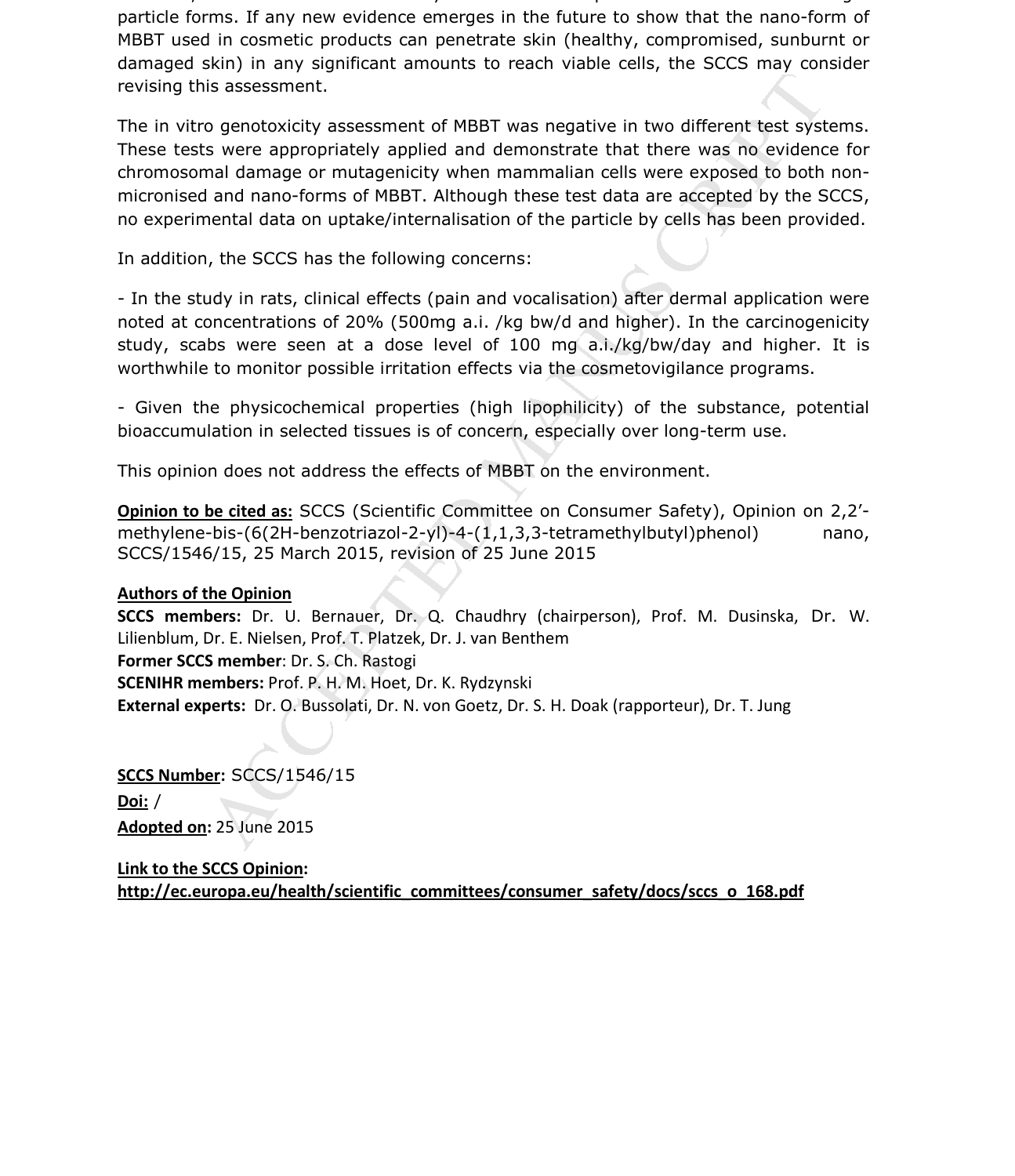|   | Opinion of the Scientific Committee on Consumer safety (SCCS) - Opinion on the use of 2,2'-   |
|---|-----------------------------------------------------------------------------------------------|
| 6 | methylene-bis-(6-(2H-benzotriazol-2-yl)-4-(1,1,3,3-tetramethylbutyl)phenol) (nano) - S79 - in |
|   | cosmetic products                                                                             |
| 8 |                                                                                               |
|   |                                                                                               |

v,

.<br>-

of the Scientific Committee on Consumer safety (SCCS) - Opinion on the use of 2,2<br>ne-bis-(6-(2H-benzotriazol-2-yl)-4-(1,1,3,3-tetramethylbutyl)phenol) (nano) – 579 -<br>cosmetic products<br>substance 2,2'-methylene-bis-(6(2H-ben The substance 2,2'-methylene-bis-(6(2H-benotriazol-2-yl)-4-(l, 1,3,3- tetramethylbutyl)phenol) (MBBT) (CAS No 103597-45-1), Methylene bis-benzotriazolyl tetramethylbutylphenol (INCI) (COLIPA S79) is currently regulated in Entry 23 Annex VI of the Cosmetics Regulation (EC) 1223/2009 with the maximum concentration of 10% in cosmetic products such as sunscreens, day care products and skin lightening products. The safety of mentioned use conditions was confirmed by the Scientific Committee on Cosmetic Products and Non-Food (SCCNFP) in 1998 following submission I by COLIPA<sup>1</sup> 17 (SCCNFP/0080/98)<sup>2</sup>.

Submission II on MBBT was submitted to the Scientific Committee on Consumer Safety (SCCS) in January 2013 to assess the safety of its nano form. The SCCS opinion concluded that:

"Since no appropriate data on genotoxicity of nano form of MBBT were provided, no conclusion on the safety of this substance can be drawn. However regarding systemic

<sup>&</sup>lt;sup>1</sup> COLIPA - now Cosmetics Europe,- European Cosmetics Toiletry and Perfumery Association <sup>2</sup> http://ec.europa.eu/health/scientific\_committees/consumer\_safety/opinions/sccnfp\_opinions\_97\_04/sccp\_out73\_en.htm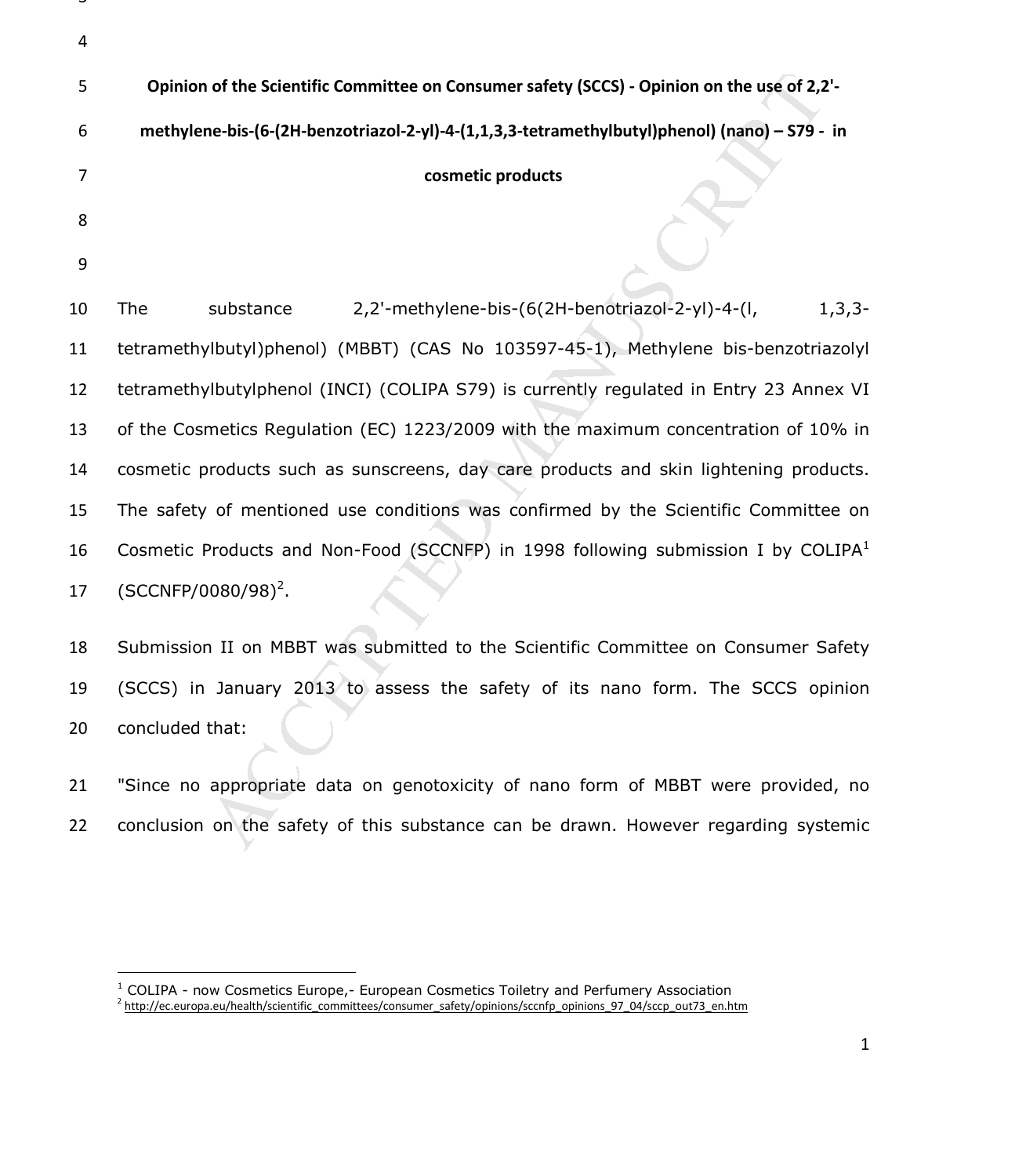In August 2014 the applicant has transmitted a new safety dossier that summarizes analytical and toxicological results obtained for genotoxicity studies performed with nano and non-nano forms of MBBT.

ano forms of MBBT.<br>
ation for margin of safety in this Opinion is based on a 39-week dermal to<br>
e mini-pig, as no repeated dose toxicity study with the nano-sized mate<br>
n rats. Also, dermal penetration data are not availa The calculation for margin of safety in this Opinion is based on a 39-week dermal toxicity study in the mini-pig, as no repeated dose toxicity study with the nano-sized material is available in rats. Also, dermal penetration data are not available for mini-pig skin. The SCCS has based this Opinion on the overall weight of evidence that suggests a very low absorption of MBBT in human skin, and the lack of adverse effects in mini-pigs up to the highest dose tested (1000mg a.i./kg bw/day) over 39 weeks. These together indicate that dermal application of nano-sized MBBT with regard to systemic effects is not a safety concern. The SCCS has therefore concluded that the use of MBBT [2,2'-methylene-bis-(6(2H-benzotriazol-2-yl)-4-(1,1,3,3-tetramethylbutyl)phenol)] in nano-structured form with the following characteristics as a UV-filter at a concentration up to 10% in dermally applied cosmetic products is considered to not pose a risk of adverse effects in humans after application on healthy, intact skin:

The material has a purity of ≥98.5% with the isomer faction not exceeding 1.5%, and the impurity profile not significantly different from that indicated in section 3.1.5.

The material has a median particle size (d0.5) of 120 nm or larger in terms of mass distribution, and/or 60 nm or larger in terms of number size distribution (by laser diffraction).

The material complies with other physicochemical specifications of the evaluated material as listed under section 3.1 of this opinion in terms of chemical identity, physical form, chemical composition, solubility, zeta potential, etc.

-

<sup>&</sup>lt;sup>3</sup> http://ec.europa.eu/health/scientific\_committees/consumer\_safety/docs/sccso 129.pdf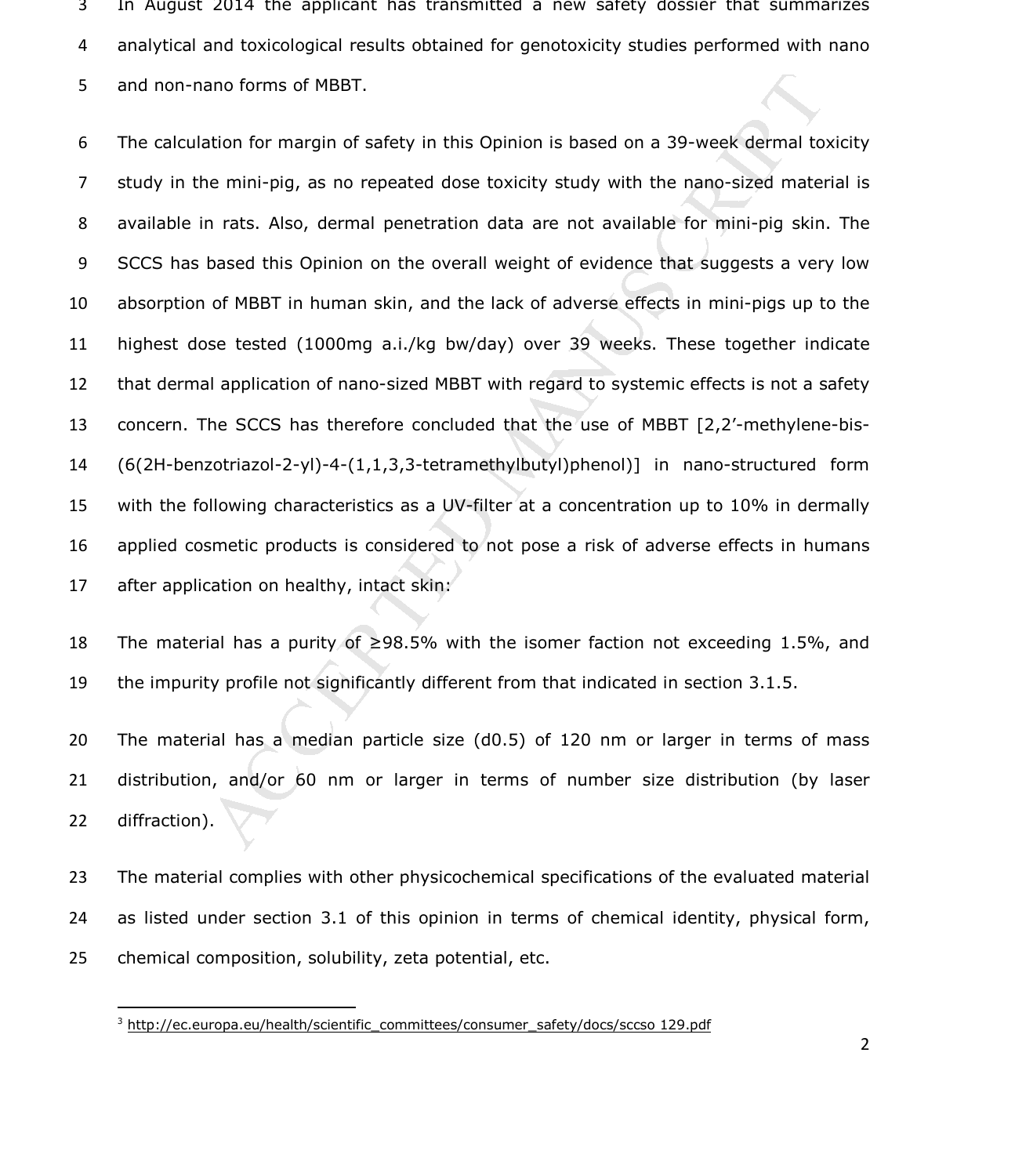consumer's lungs by inhalation. This Opinion therefore does not apply to such applications that might lead to exposure of the consumer's lungs to MBBT nanoparticles by inhalation.

also be noted that this Opinion is based on the currently available science.<br>Salso be noted that this Opinion is based on the currently available sciencials on.<br>Making hows an overall very low dermal absorption of MBBT in It should also be noted that this Opinion is based on the currently available scientific evidence, which shows an overall very low dermal absorption of MBBT in nano- or larger particle forms. If any new evidence emerges in the future to show that the nano-form of MBBT used in cosmetic products can penetrate skin (healthy, compromised, sunburnt or damaged skin) in any significant amounts to reach viable cells, the SCCS may consider revising this assessment.

The in vitro genotoxicity assessment of MBBT was negative in two different test systems. These tests were appropriately applied and demonstrate that there was no evidence for chromosomal damage or mutagenicity when mammalian cells were exposed to both non-micronised and nano-forms of MBBT. Although these test data are accepted by the SCCS, no experimental data on uptake/internalisation of the particle by cells has been provided.

In addition, the SCCS has the following concerns:

- In the study in rats, clinical effects (pain and vocalisation) after dermal application were noted at concentrations of 20% (500mg a.i. /kg bw/d and higher). In the carcinogenicity study, scabs were seen at a dose level of 100 mg a.i./kg/bw/day and higher. It is worthwhile to monitor possible irritation effects via the cosmetovigilance programs.

- Given the physicochemical properties (high lipophilicity) of the substance, potential bioaccumulation in selected tissues is of concern, especially over long-term use.

This opinion does not address the effects of MBBT on the environment.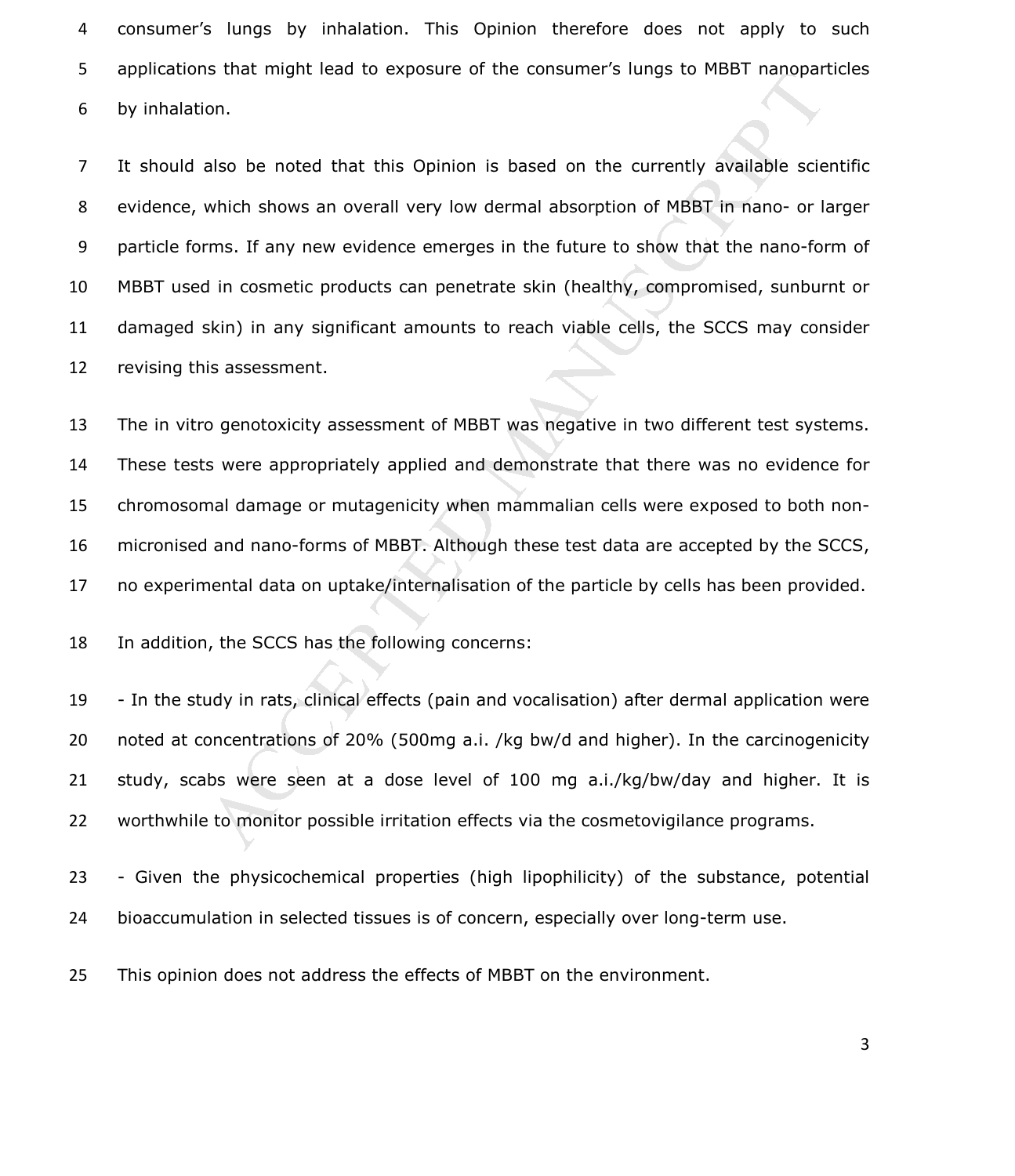- $\overline{1}$  contribution,  $\overline{1}$  and  $\overline{1}$  and  $\overline{1}$  and  $\overline{2}$  and  $\overline{2}$  and  $\overline{2}$ benzotriazol-2-yl)-4-(1,1,3,3-tetramethylbutyl)phenol) nano, Regulation 1223/2009, CAS
- 103597-45-1, EC 403-800-1
- 
- **Reference:**
- **http://ec.europa.eu/health/scientific\_committees/consumer\_safety/docs/sccs\_o\_168.pdf**

MANUSCRIPT ACCEPTED